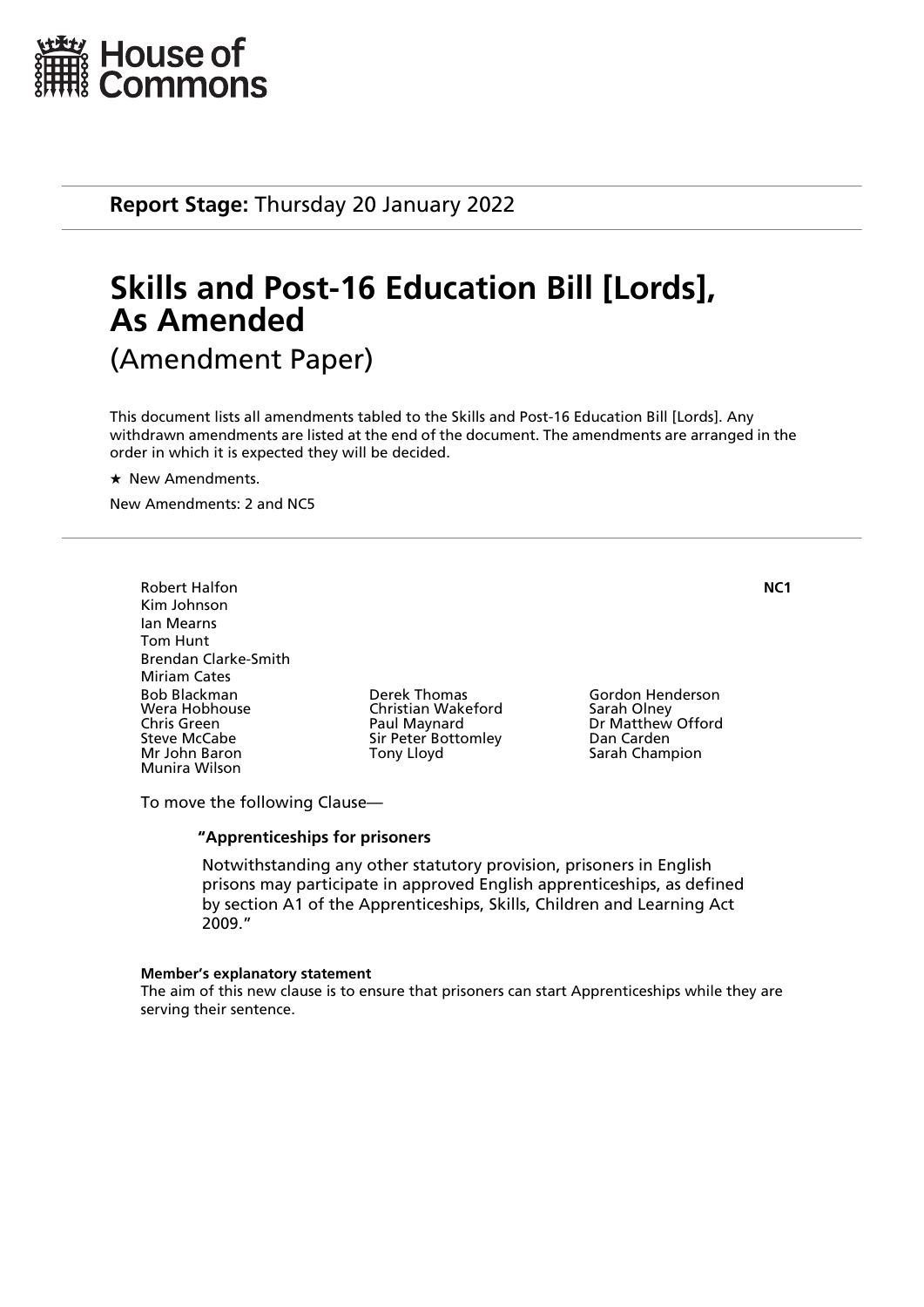| <b>Robert Halfon</b>                                                 |                                                          | NC <sub>2</sub>                             |  |
|----------------------------------------------------------------------|----------------------------------------------------------|---------------------------------------------|--|
| Peter Aldous                                                         |                                                          |                                             |  |
| <b>Bob Blackman</b>                                                  |                                                          |                                             |  |
| Derek Thomas                                                         |                                                          |                                             |  |
| Gordon Henderson                                                     |                                                          |                                             |  |
| Wera Hobhouse                                                        |                                                          |                                             |  |
| Christian Wakeford<br>Paul Maynard<br>Mr John Baron<br>Munira Wilson | <b>Miriam Cates</b><br>Sir Peter Bottomley<br>Tony Lloyd | Sarah Olney<br>Dan Carden<br>Sarah Champion |  |

To move the following Clause—

#### **"Provision of opportunities for education and skills development**

- (1) Any person of any age has the right to free education on an approved course up to Level 3 supplied by an approved provider of further or technical education, if he or she has not already studied at that level.
- (2) Any approved provider must receive automatic in-year funding for any student covered by subsection (1), and supported by the Adult Education Budget, at a tariff rate set by the Secretary of State.
- (3) Any employer receiving apprenticeship funding must spend at least two thirds of that funding on people who begin apprenticeships at Levels 2 and 3 before the age of 25."

#### **Member's explanatory statement**

This new clause would provide for education and skills development up to a Level 3 qualification for any person of any age supplied by an approved provider if they have not already studied at that level.

| <b>Robert Halfon</b><br><b>Bob Blackman</b><br>Derek Thomas |                     |                     | NC3 |
|-------------------------------------------------------------|---------------------|---------------------|-----|
| Gordon Henderson                                            |                     |                     |     |
| Wera Hobhouse                                               |                     |                     |     |
| Christian Wakeford                                          |                     |                     |     |
|                                                             |                     |                     |     |
| Peter Aldous                                                | <b>Miriam Cates</b> | Sarah Olney         |     |
| <b>Chris Green</b>                                          | Paul Maynard        | Sir Peter Bottomley |     |
| Dan Carden                                                  | Mr John Baron       | Tony Lloyd          |     |
| Sarah Champion                                              | Munira Wilson       |                     |     |

To move the following Clause—

### **"Amendments to section 42B of the Education Act 1997**

- (1) Section 42B of the Education Act 1997 is amended as follows.
- (2) After subsection (1) insert—

"(1A) In complying with subsection (1), the proprietor must give a representative range of education and training providers (including, where reasonably practicable, a university technical college) access to registered pupils on at least three occasions during each of the first, second and third key phase of their education."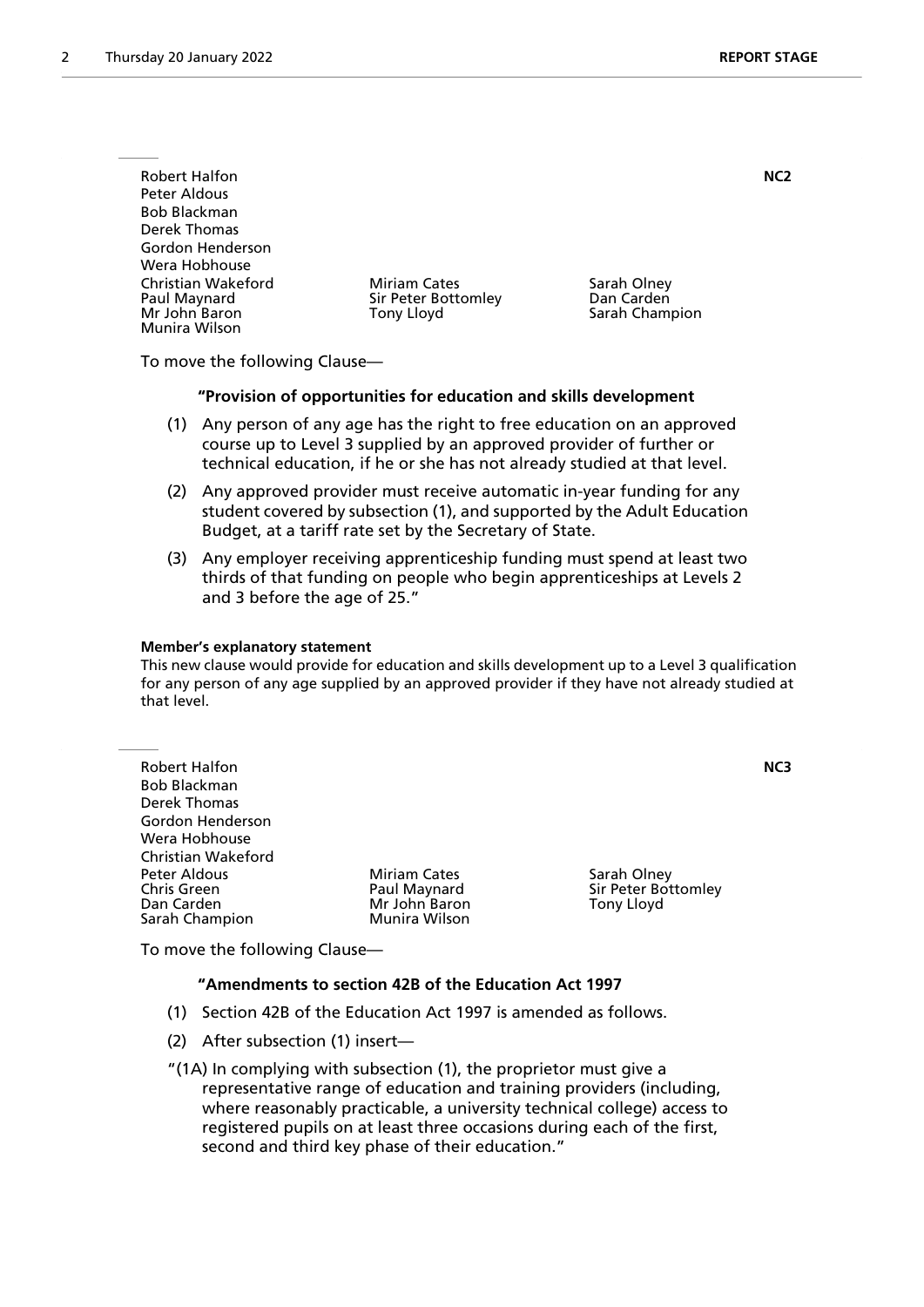(3) After subsection (2) insert—

"(2A) The proprietor of a school in England within subsection (2) must—

- (a) ensure that each registered pupil meets, during both the first and second key phase of their education, with a representative range of education and training providers to whom access is given, and
- (b) ask providers to whom access is given to provide information that includes the following—
	- (i) information about the provider and the approved technical education qualifications or apprenticeships that the provider offers,
	- (ii) information about the careers to which those technical education qualifications or apprenticeships might lead,
	- (iii) a description of what learning or training with the provider is like, and
	- (iv) responses to questions from the pupils about the provider or technical education qualifications and apprenticeships.
- (2B) Access given under subsection (1) must be for a reasonable period of time during the standard school day."
- (4) After subsection (5)(a), insert—
	- "(aa) a requirement to provide access to a representative range of education and training providers to include where practicable a university technical college;"
- (5) In subsection (5)(c), after "access" insert "and the times at which the access is to be given;"
- (6) After subsection (5)(c), insert
	- an explanation of how the proprietor proposes to comply with the obligations imposed under subsection (2A)."
- (7) After subsection (9), insert—

"(9A) For the purposes of this section—

- (a) the first key phase of a pupil's education is the period—
	- (i) beginning at the same time as the school year in which the majority of pupils in the pupil's class attain the age of 13, and
	- (ii) ending with 28 February in the following school year;
- (b) the second key phase of a pupil's education is the period—
	- (i) beginning at the same time as the school year in which the majority of pupils in the pupil's class attain the age of 15, and
	- (ii) ending with 28 February in the following school year;
- (c) the third key phase of a pupil's education is the period
	- beginning at the same time as the school year in which the majority of pupils in the pupil's class attain the age of 17, and
	- (ii) ending with 28 February in the following school year.""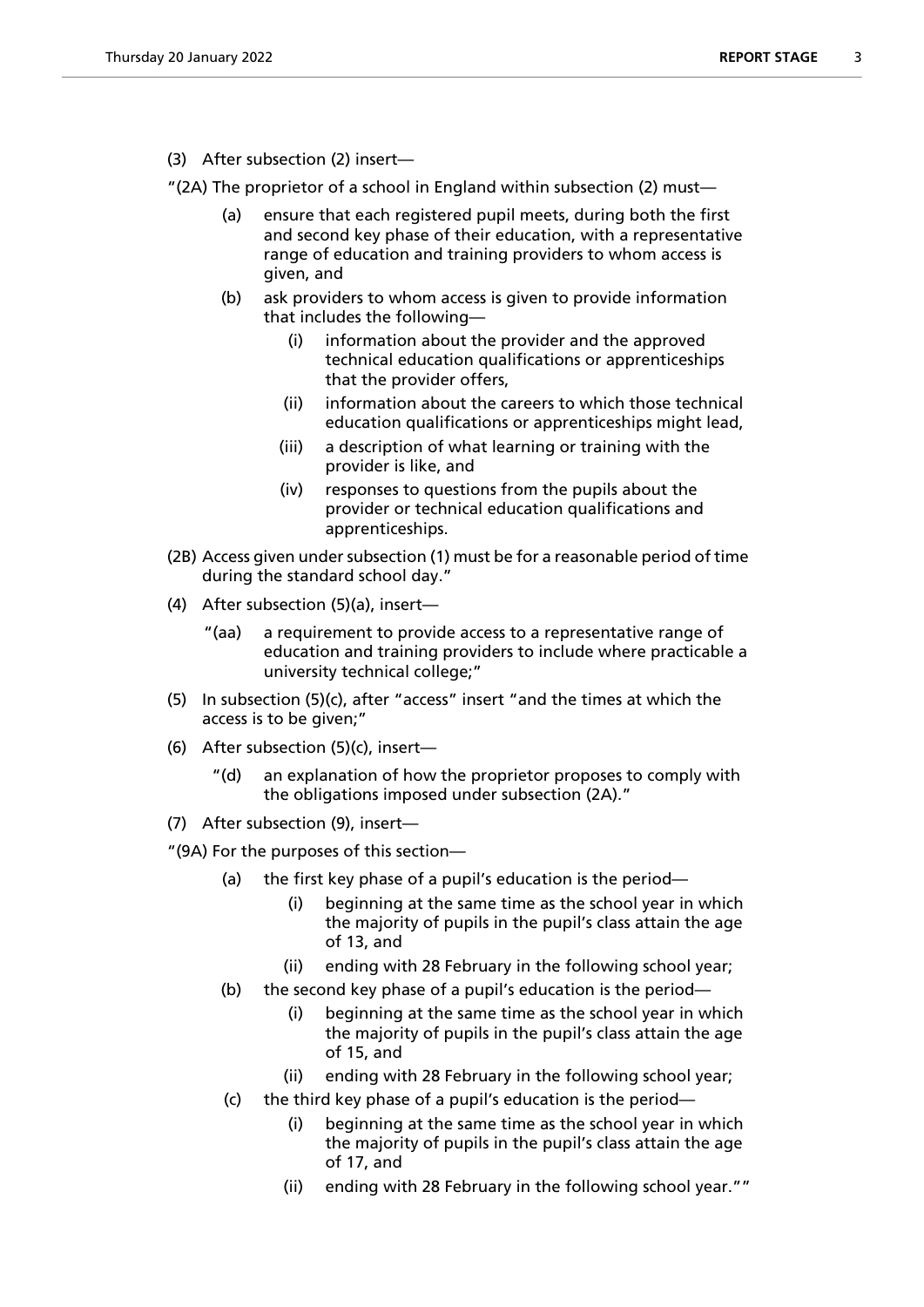#### **Member's explanatory statement**

This new clause is intended to replace Clause 14. This clause will ensure that section 2 of the Technical and Further Education Act 2017, commonly known as the Baker Clause, is legally enforceable.

Chris Skidmore **NC4**

To move the following Clause—

#### **"Green Skills Strategy**

 The Secretary of State must, before the end of the period of 12 months beginning with the day on which this Act is passed, publish a Green Skills Strategy, setting out a plan to support people to attain the skills, capabilities or expertise through higher education, further education or technical education that directly contribute to, or indirectly support, the following—

- (a) compliance with the duty imposed by section 1 of the Climate Change Act 2008 (United Kingdom net zero emissions target),
- (b) adaptation to climate change, or
- (c) meeting other environmental goals (such as restoration or enhancement of the natural environment)."

#### **Member's explanatory statement**

This new clause would require the Secretary of State to publish a national green skills strategy which would set out a plan to support people to attain skills which will directly contribute to or indirectly support climate change and environmental goals.

Peter Aldous **NC5**

 $\star$  To move the following Clause-

#### **"Universal Credit conditionality review**

 The Secretary of State must review universal credit conditionality with a view to ensuring that adult learners who are—

- (a) unemployed, and
- (b) in receipt of universal credit

remain entitled to universal credit if they enrol on an approved course for a qualification which is deemed to support them to secure sustainable employment."

#### **Member's explanatory statement**

This new clause is intended to ensure greater flexibility for potential students in receipt of universal credit to take up appropriate training that will better equip them for employment.